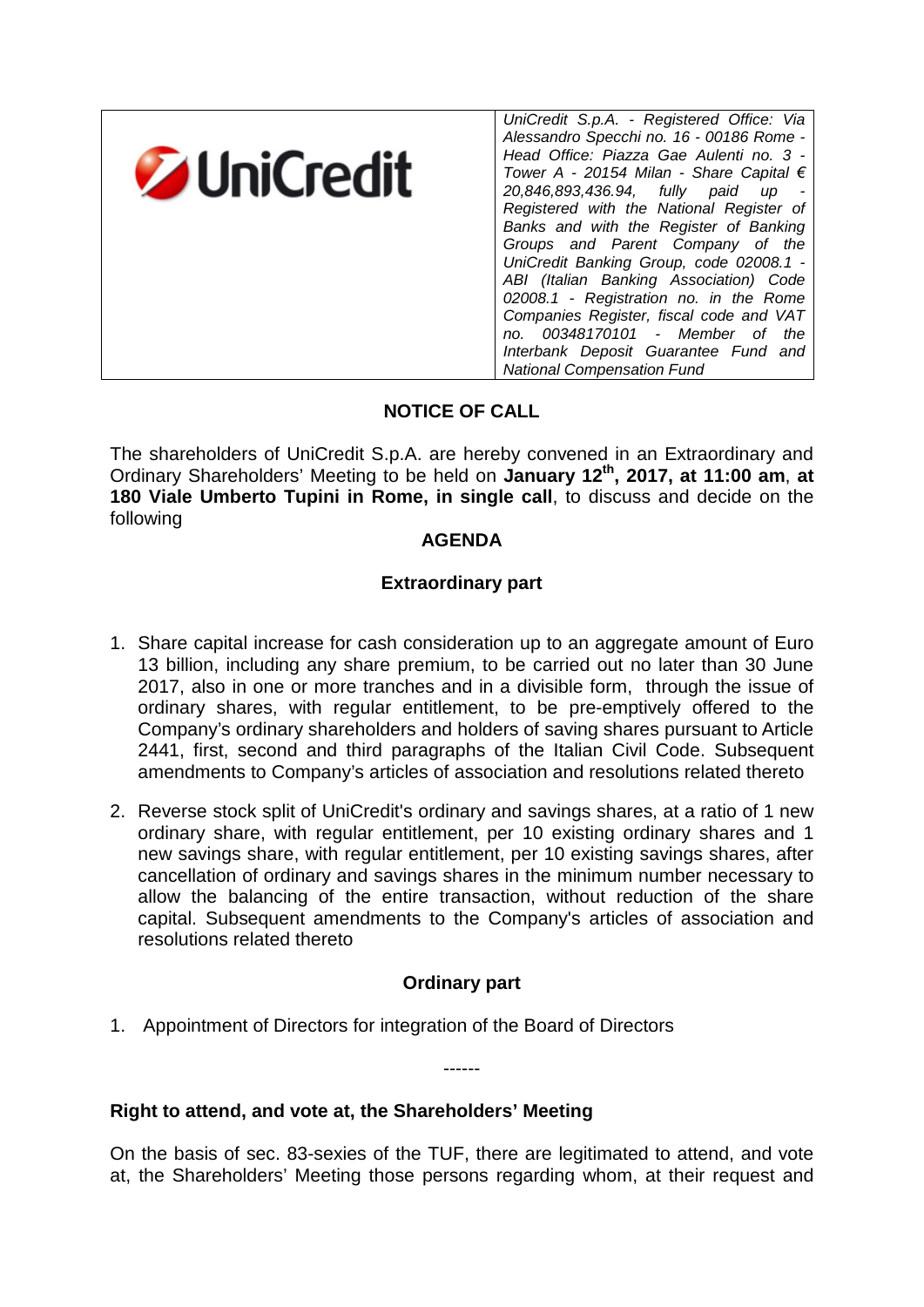within the terms provided for by current provisions, the qualified brokers concerned (the ones who hold the accounts on which the UniCredit shares are recorded) have sent the Company the communications attesting the title to the right according to the records referred to the end of the **January 3rd, 2017**, accounting day (the so-called *record date*). The credit and debt recordings carried out on the accounts after such a term are not significant as far as concerns the right to vote and, therefore, those who will prove to be shareholders only after such a date will not have the right to attend, and vote at, the Meeting.

No provisions have been made for voting by correspondence or using electronic means.

### **Voting proxies and the Company's designated representative**

Persons having the right to vote may be represented through execution of a written proxy pursuant to current laws and regulations. To that end, it is possible to use either the proxy form issued by the authorized intermediaries at the request of the voting rights holder or the proxy form available on the Company's website. The representative may, in place of the original, deliver to or send the Company a copy of the proxy, potentially in electronic format, confirming, under his/her own responsibility, the identity of the delegating shareholder and that the document is a true copy of the original. The Company may be given notice of the voting proxy granted by means of a document in electronic format with a digital signature pursuant to sec. 21, Sub-sec. 2, of the Legislative Decree no. 82/05 by sending an e-mail to ShareholdersDelegation@unicredit.eu.

The proxy may also be given to Computershare S.p.A., with registered office in Milan, in its role as representative designated by the Company for this purpose pursuant to sec. 135-undecies of the TUF, according to the ways envisaged by current rules and regulations as explained on the Company website. In that regard, Computershare S.p.A. has put forward a specific proxy form, which is accessible through the section of the Company website specifically dedicated to this Shareholders' Meeting. The proxy for the designated representative, to be sent to the addresses and in the manner specified in the mentioned form, must contain voting instructions for all, or some of, the proposals on the agenda and must reach the aforesaid representative no later than **January 10th, 2017.** Within the same deadline, the proxy and the voting instructions may also be revoked according to the manner indicated in the proxy form. The proxy is only valid for the proposals for which voting instructions have been provided.

#### **Additions to the agenda, submission of new resolution proposals on items already on the agenda and right to ask questions before the Shareholders' Meeting**

The right to add to the Shareholders' Meeting agenda and/or to submit new resolution proposals on items already on the agenda may be exercised by shareholders that, even jointly, hold at least 0.50% of the share capital in the cases and according to the methods established by sec. 126-bis of the TUF, within **December 23th, 2016**. Shareholder additions to the agenda are not admissible for topics which Shareholders' Meetings are called upon to resolve, according to law, following the submission of proposals by the Directors, or on the basis of plans or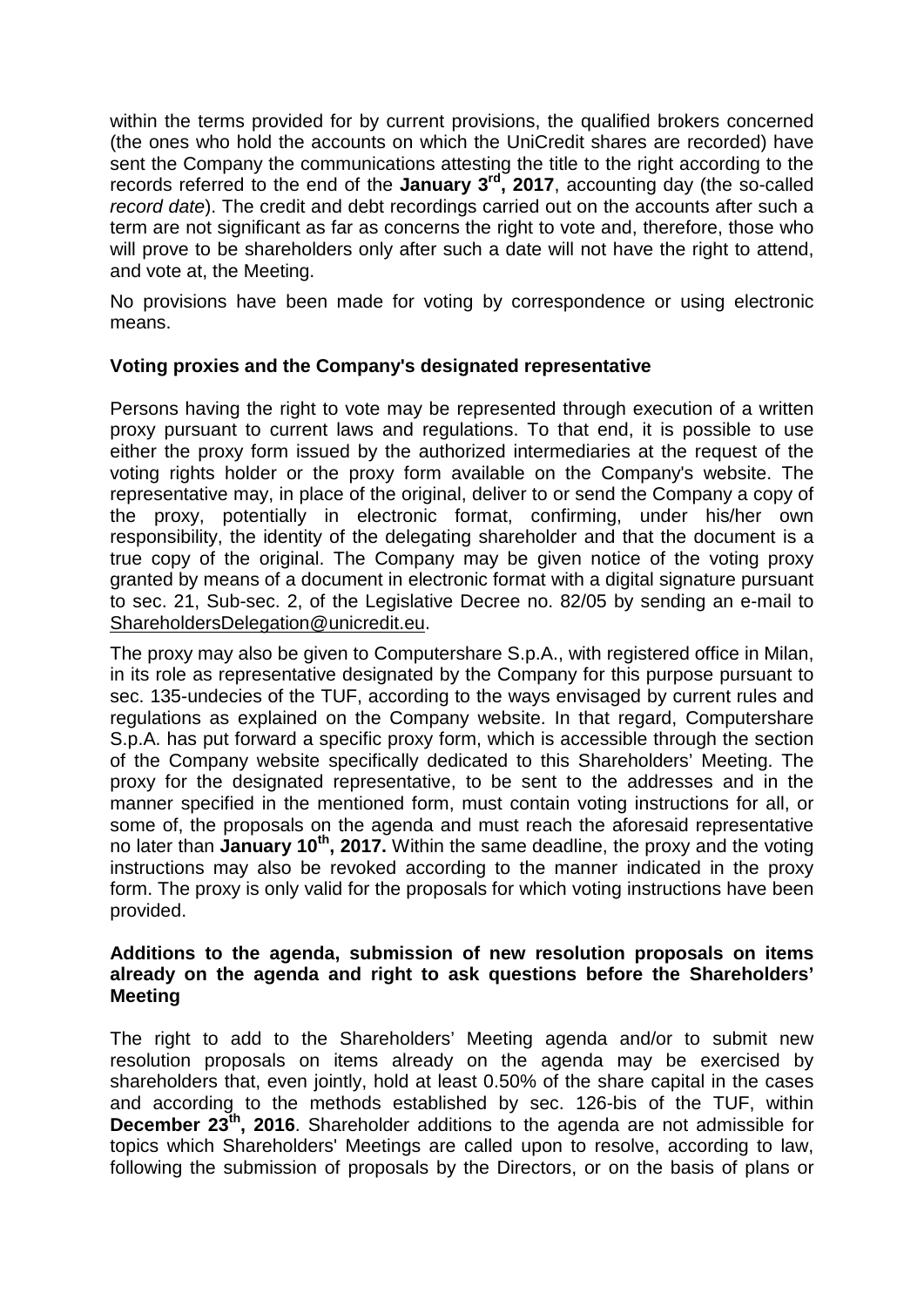reports drafted by the Directors, other than those indicated in sec. 125-ter, Sub-sec. 1, of the TUF. The requests - together with the documentation certifying the ownership of the shareholding - must be sent to the attention of the *Group Corporate Affairs Department* and submitted in writing, or sent via registered mail with receipt notice, to UniCredit S.p.A.'s Registered Office or its Head Office; the requests may also be sent via certified e-mail to corporate.law@pec.unicredit.eu. Within the same deadline, and with the same ways, the Board of Directors must be sent, by the requiring or applying Shareholders, a report giving the reason for the request or the proposal. The legitimation of the applicant shall be ascertained on the basis of the notice given by the broker according to sec. 23 of the Regulation concerning central depositories' and settlement services, guarantee systems and related management companies (Bank of Italy and CONSOB Resolution dated 22 February 2008 and following changes).

Additions to the agenda and further resolution proposals on items already on the agenda shall be made public, in the same ways established for the publication of the notice of call, according to the terms outlined in the applicable provisions of law or regulations. At the same time, the reports drawn up by the persons requiring the additions and/or the further resolution proposals submitted, together with any Board of Directors' considerations, will be made available to the public, in the same ways provided for the documents concerning the Meeting.

Any person entitled to vote may individually submit resolution proposals at the Shareholders' Meeting.

------

Pursuant to the provisions of sec. 127-ter of the TUF, the persons who are entitled to vote may submit questions pertaining to items on the agenda even prior to the Shareholders' Meeting, sending them by post to the Company's Registered Office (with the express indication: "*To the attention of the Group Corporate Affairs Department*") or via e-mail to corporate.law@pec.unicredit.eu. The questions received as above no later than **January 9th, 2017,** and that prove to be pertinent to the matters on the Agenda, will be given an answer, at the latest, during the Shareholders' Meeting as established by the rules of law. The legitimation of the applicant shall be ascertained on the basis of the notice given by the broker according to sec. 23 of the Regulation concerning central depositories' and settlement services, guarantee systems and related management companies, or by means of the communication pursuant to Article 83-sexies of the TUF, issued by the broker to allow attendance of the Shareholders' Meeting.

The Company will not answer questions that do not abide by the above modalities, due dates and conditions.

------

The UniCredit website contains further information about the methods to be used and conditions to be complied with for adding to the agenda or for asking questions prior to the Shareholders' Meeting.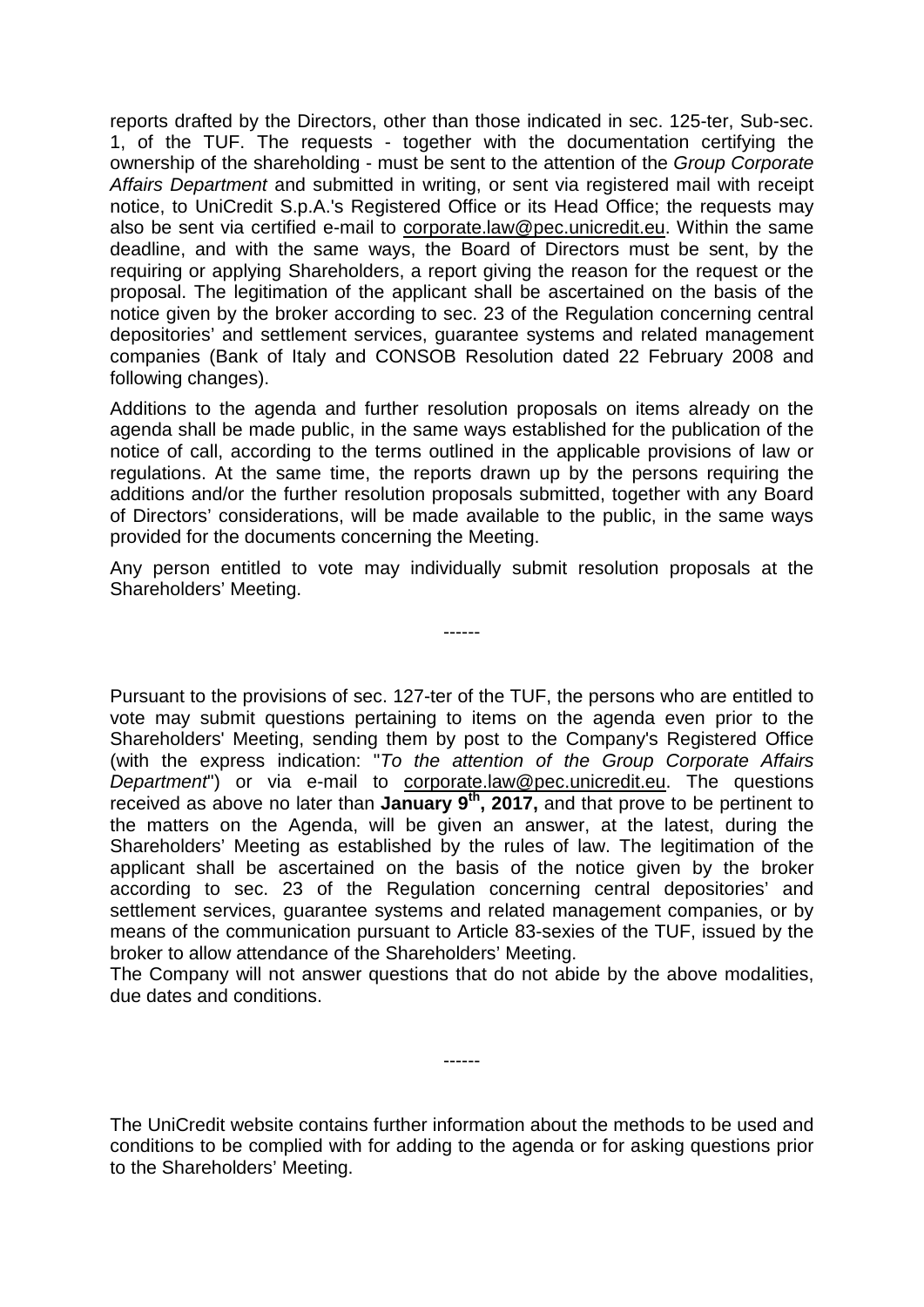### **Documents for the Shareholders' Meeting**

The full text of the resolution proposals, together with the related explanatory Reports, and the other documents concerning the items on the agenda are available to the public, at the same time as this Notice of, at the Company's Registered Office and its Head Office, on the website of the market management company Borsa Italiana S.p.A. (www.borsaitaliana.it), on the website of the authorized storage mechanism managed by BIt Market Services S.p.A. (www.emarketstorage.com), as well as on the UniCredit website.

The Shareholders may obtain copies of such documents.

#### **Information concerning the share capital and the shares with voting rights**

On the day this notice is published, UniCredit's share capital, fully paid-up, amounts to Euro 20,846,893,436.94 and is divided into 6,180,343,073 shares with no nominal value, in turn made up of 6,177,818,177 ordinary shares and 2,524,896 savings shares. Each ordinary share gives the right to one vote, except for the 47,600 own shares and the 96,756,406 shares for which UniCredit S.p.A. has a right of usufruct created by Mediobanca – Banca di Credito Finanziario S.p.A., for which voting rights have been suspended. Finally, pursuant to Clause 5, para. 3, of the Articles of Association, no one entitled to vote may, for any reason whatsoever, vote for a number of shares exceeding 5% of the share capital bearing voting rights.

#### **Website and Company addresses**

Any reference in this document to the Company's or UniCredit's website is to be understood as a reference, also pursuant to the provisions of sec. 125-quater of Legislative Decree no. 58/98, to the following address: www.unicreditgroup.eu/shareholdersmeeting2017.

The address of UniCredit S.p.A.'s Registered Office is Via Alessandro Specchi no. 16 - 00186 Rome.

The address of UniCredit S.p.A.'s Head Office is Piazza Gae Aulenti no. 3, Tower A - 20154 Milan.

------

An excerpt of this notice is published on December  $13<sup>th</sup>$ , 2016, in the newspapers "Il Sole 24Ore" and "MF", as well as in the "Financial Times" (European edition) and in the "Handelsblatt".

Milan, 13<sup>th</sup> December, 2016

THE CHAIRMAN OF THE BOARD OF DIRECTORS *Signed by Giuseppe Vita*